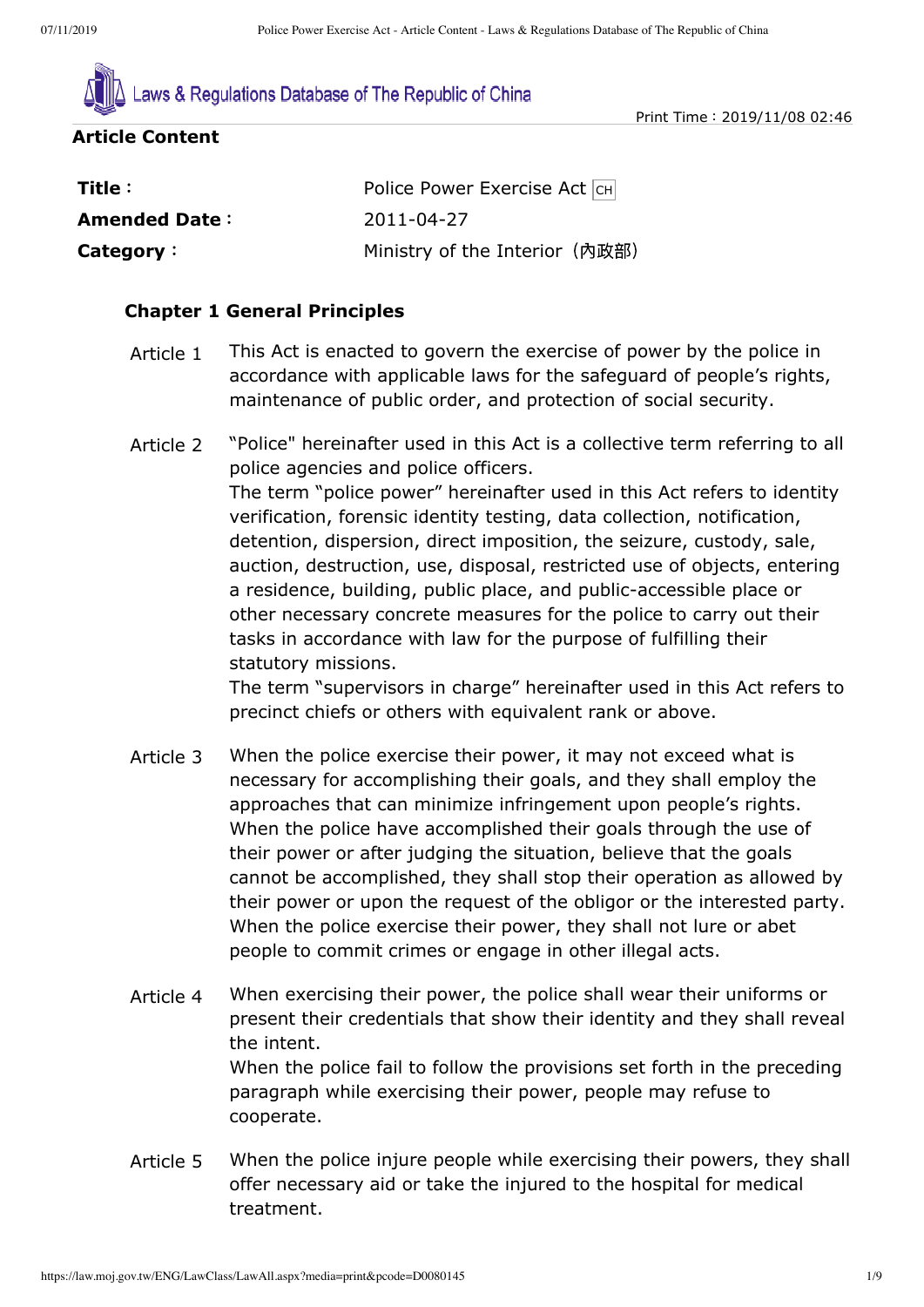# **Chapter 2 Identity Verification and Data Collection**

Article 6 The police may verify the identity of the following people in public places or public-accessible places:

> 1. People who are reasonably suspected of having committed a crime or having the likelihood of committing a crime.

> 2. People, who according to the known facts, are believed to be aware of the crimes that has already been committed or is to be committed imminently.

3. People whose identity, according to the known facts, must be verified in order to prevent concrete hazards from endangering lives and physical safety of themselves or others.

4. People who stay in places where according to the known facts, serious crimes are being conspired, prepared, or committed or where fugitives are being harbored.

5. People who have no permit for a temporary stay or residence and stay in places where a stay requires the said permit.

6. People who pass through designated public places, road sections, and check points.

The designation stipulated in the subparagraph 6 of the preceding paragraph shall be made only when considered necessary to prevent crimes or deal with events that may effect major public safety or social order.

The designation shall be determined by supervisors in charge. The police can enter public-accessible places only during business hours and shall not arbitrarily obstruct business operations.

Article 7 To verify people's identities, the police in accordance with the provisions stipulated in the preceding article may take the following necessary measures:

1. To stop people, vehicles, ships, and other means of transportation.

2. To inquire about the name, date of birth, birth place, nationality, residence, and national ID number.

3. To demand presentation of the personal ID card.

4. To frisk a person or check his/her belongings when there are clear indications that the person may carry objects that may be used to commit suicide or inflict injury on himself/ herself or kill or injure others.

When it is definitely impossible to verify a person's identity by using the measures set forth in subparagraphs 2 and 3 of the preceding paragraph, the police may take the person to the police agency for further verification. The police shall not use coercive power unless they are resisted and the duration of the verification shall not exceed three hours starting from the time the person is stopped. The police shall also immediately report the identity verification to the Duty Command Center and inform the relative, friend, or lawyer as requested by the person.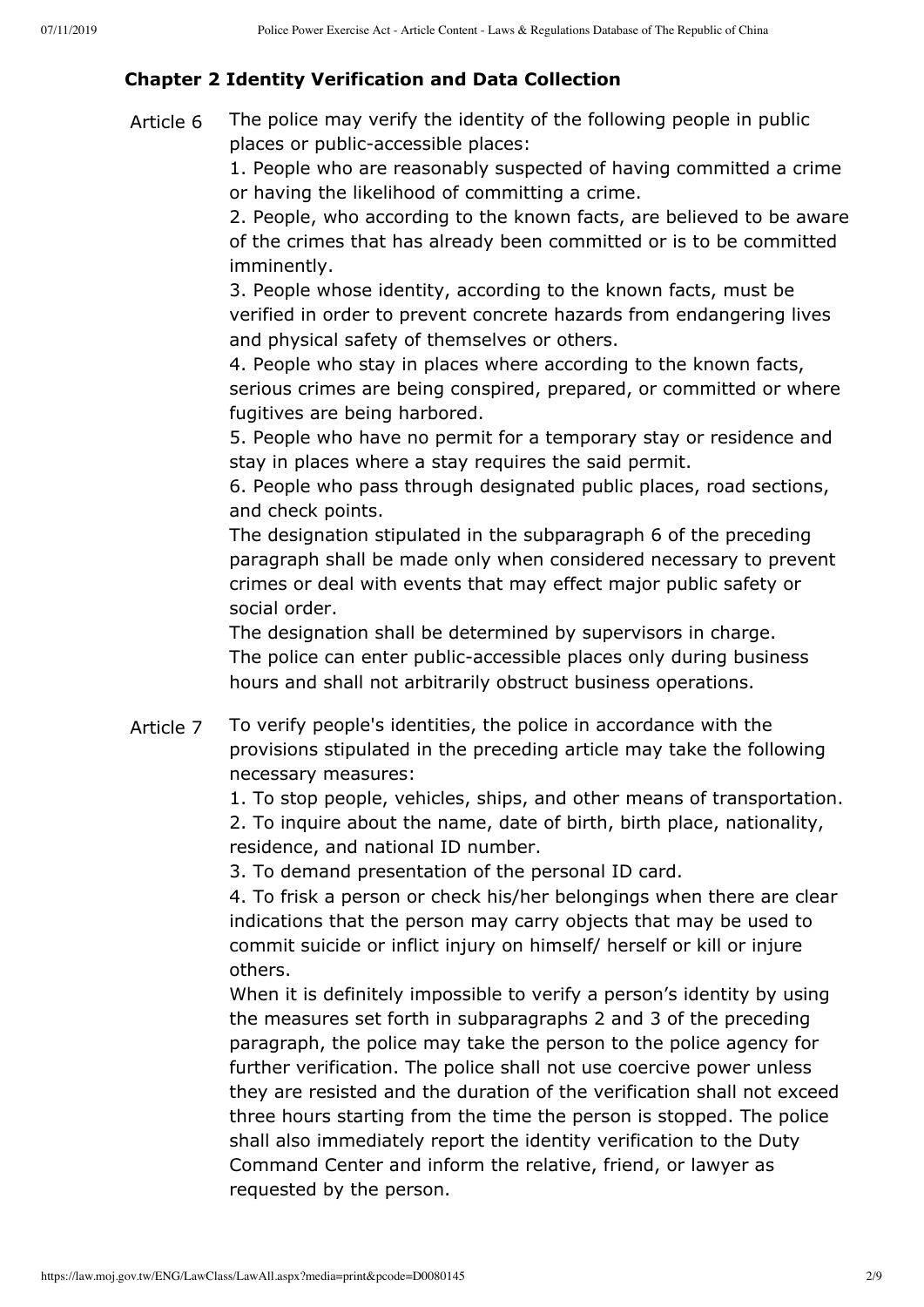Article 8 The police may stop any form of transportation that has pose a hazard or is likely to pose a hazard according to objective and reasonable judgment and adopt the following measures:

1. To require a driver or passengers to show their IDs or verify their identities.

2. To check the VIN (Vehicle Identification Number), engine number or other identifiable features of the vehicle.

3. To require the driver to take a breathalyzer test.

When the police reasonably suspect that the driver or passenger of the means of transportation provided in the preceding paragraph is going to pose a hazard based on his/her abnormal acts, the police may order him/her to exit the vehicle. When there are sufficient facts indicating the possibility that he/she may commit a crime, the police may also search the vehicle.

Article 9 When the police have enough facts to believe that acts of people who participate in assemblies, parades or other public events, may endanger public safety or order, they may collect on-the-spot information about the events of participants by videotaping, recording or using other technology tools. When it is impossible not to involve a third party during the said data collection process, the third party may be recorded as well.

> Data collected in accordance with the provisions stipulated in the preceding paragraph shall be destroyed immediately after the said assemblies, demonstrations, or other public activities are over unless they must be kept for the investigation of crimes or other illegal acts. Data preserved as per the proviso to paragraph 2 shall be destroyed no later than one year after they are needed unless they are required for cases that have already been prosecuted but not yet finalized in judiciary proceedings or cases involving violation of the Organized Crime Prevention Act.

Article 10 The police for the purpose of maintain public safety may coordinate with authorities concerned by installing CCTV cameras or utilizing existing recording equipment or other technology tools to collect data in public places or publicly-accessible places where crimes occur frequently or they believe crime is reasonably assumed to be likely to occur.

> Data collected as per the provisions set forth in the preceding paragraph shall be destroyed no later than one year after they have been made unless they must be kept for the investigation of criminal suspects or illegal acts.

Article 11 The police may observe people in the following activities through visual inspection or technology tools, to collect data over the reasonably expected behaviors or life activities irrelevant to personal privacy or secrecy within a certain period of time that is deemed necessary and permitted by the Chief of the police department in prior writing in order to prevent crimes: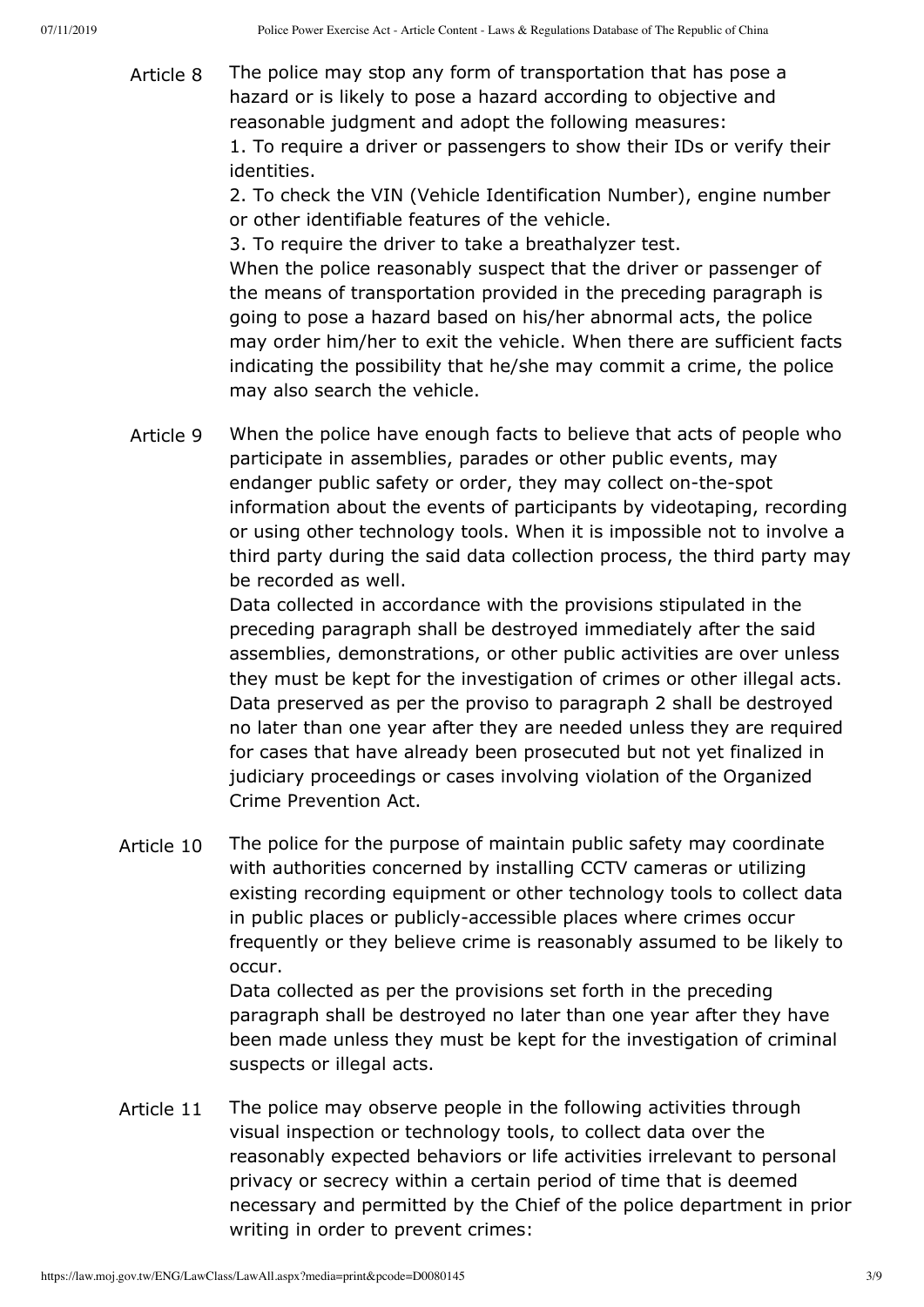1. People who are believed on the basis of sufficient facts to be likely to commit a crime that is punishable by at least five years' imprisonment.

2. People who are believed on the basis of sufficient facts to be likely involved in professional, habitual, syndicated, or organized crimes. Each period of time stipulated in the preceding paragraph may not exceed one year but may be extended once at the most when deemed necessary. When such data collection is no longer necessary, it must be stopped immediately.

Data collected as stipulated in paragraph 1 shall be destroyed immediately after the purpose is fulfilled unless the data must be kept for the investigation of criminal acts.

Article 12 To prevent hazards or crimes, the police may select a third party to secretly collect related data on someone who is believe to be engaged in acts that will endanger public safety, public order or individual lives, physical safety, freedom, reputation, or property or likely to violate criminal laws.

> When considered necessary, the data collection stipulated in the preceding paragraph may be extended to people whom the party concerned has contacted or accompanied.

The so-called third party stipulated in paragraph 1 refers to a person who is not a police officer but has been screened and selected by the police before working for the police on a voluntary basis. The selected third party may receive compensation needed to pay for operating expenses but shall not be granted any title and credential or police powers derived from this Act or other laws and regulations. While collecting data secretly, the said third party may not violate any laws and regulations.

The Ministry of the Interior shall draft regulations governing the screening and selection, communication and deployment, training and assessment, data evaluation and other matters to be followed by the said third party.

Article 13 To select the third party to secretly collect data related to a particular person in accordance with the provisions prescribed in the proceeding article, may be carried out after the police have specified the grounds and facts and the approval of the chief of the police department or police precinct has been secured.

> Once the data collection is completed, the police shall terminate their cooperative relationship with the said third party. However, if new grounds and facts set forth in paragraph 1 of the preceding Article emerge and necessitate continued data collection, the cooperative relationship may be continued after being approved.

> When the data on the suspect or the facts that wait to be checked are collected in accordance with paragraph 1 of the preceding article and are to be used as evidence in related legal proceedings, applicable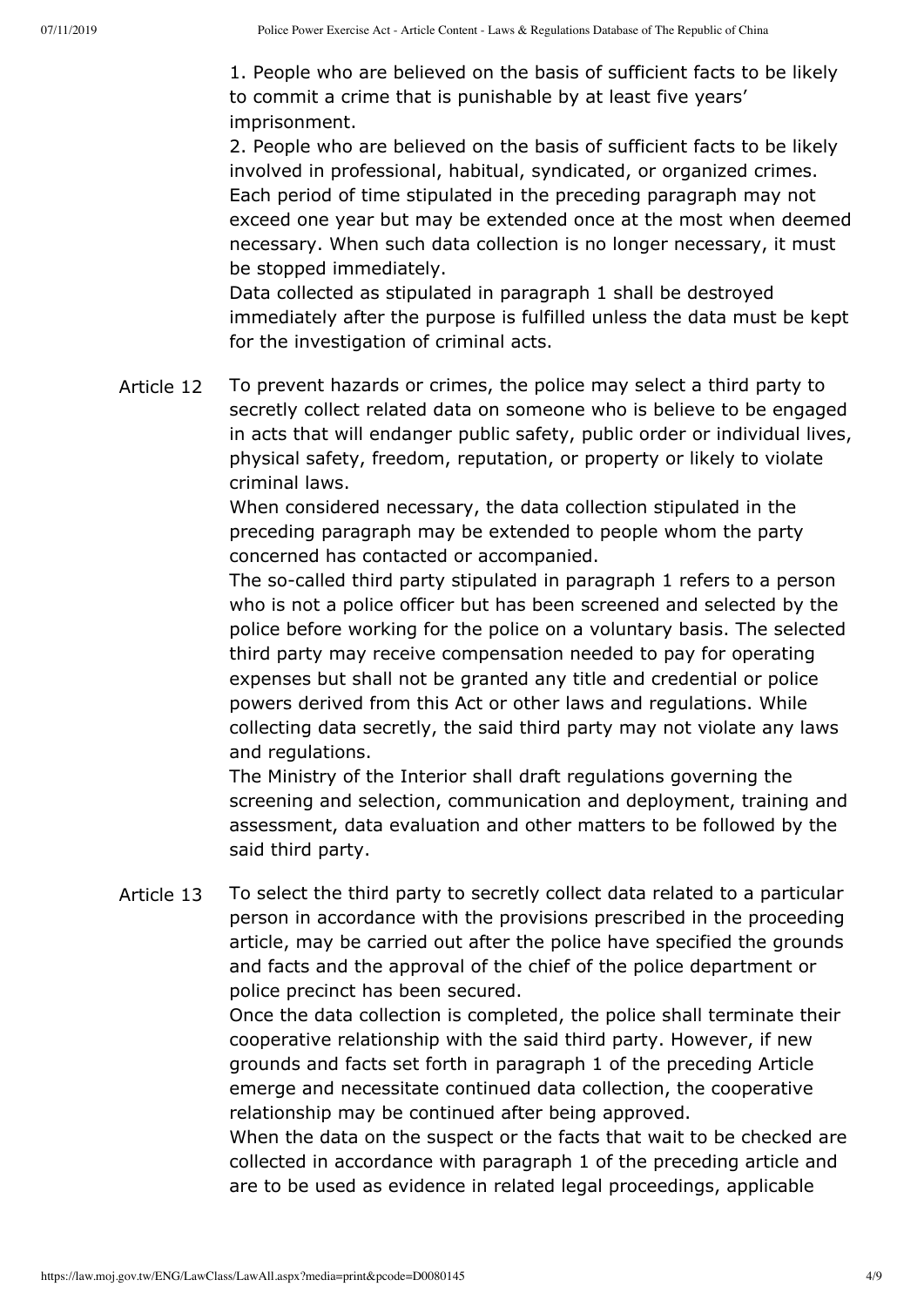procedural laws shall apply. If the third party is a witness, the provisions of the Witness Protection Act shall apply.

Article 14 The police may inform the following people to appear at the police agency through an oral or written notice that states the grounds of their appearance:

> 1. People who are believed, based on the sufficient facts, to be able to provide the police with crucial information which substantial danger or harm.

2. People who according to the known facts, shall be submitted to non-intrusive forensic tests to prevent tangible hazards. Once the person notified to appear at the police agency as prescribed in the preceding paragraph arrives, the immediate investigation or non-intrusive measures shall be carried out.

Article 15 To maintain social order and prevent recidivism, the police may carry out periodic visits to the following persons who might pose a threat to social order:

> 1. People who committed homicide, robbery, snatch and grab, arson, sexual assault, extortion kidnapping for ransoms, fraud, offenses against personal freedom, or organized crime and have served their sentences or have been released on parole.

> 2. Offenders under rehabilitation or who have served their sentences or are on parole for producing, transporting, selling, or possessing drugs or ammunition.

> The period during which the visits as prescribed in the preceding paragraph are carried out is limited to three years after the people have served their sentences or has been released on parole. For any person whose parole is revoked, the period of release on parole shall be excluded from calculation.

The ways to visit people who might pose a threat to social order, or things that need to be checked during each visit, and the rules that regulate the visits shall be decided by the Ministry of the Interior.

- Article 16 The police may transfer the personal information when requested by other agencies if such transfer is necessary and does not go beyond the power they exercise. Other agencies may also transfer personal information they kept upon the requests of the police. The agencies prescribed in the preceding paragraph shall be responsible for the accuracy of the personal data information they transfer.
- Article 17 The data collected by the police in accordance with the provisions set forth in this Act shall be used within the statutory functions of the police and for the particular purpose of their collection unless otherwise specified by law.
- Article 18 When the data collected by the police in accordance with laws no longer effective to the police for accomplishing their missions, it shall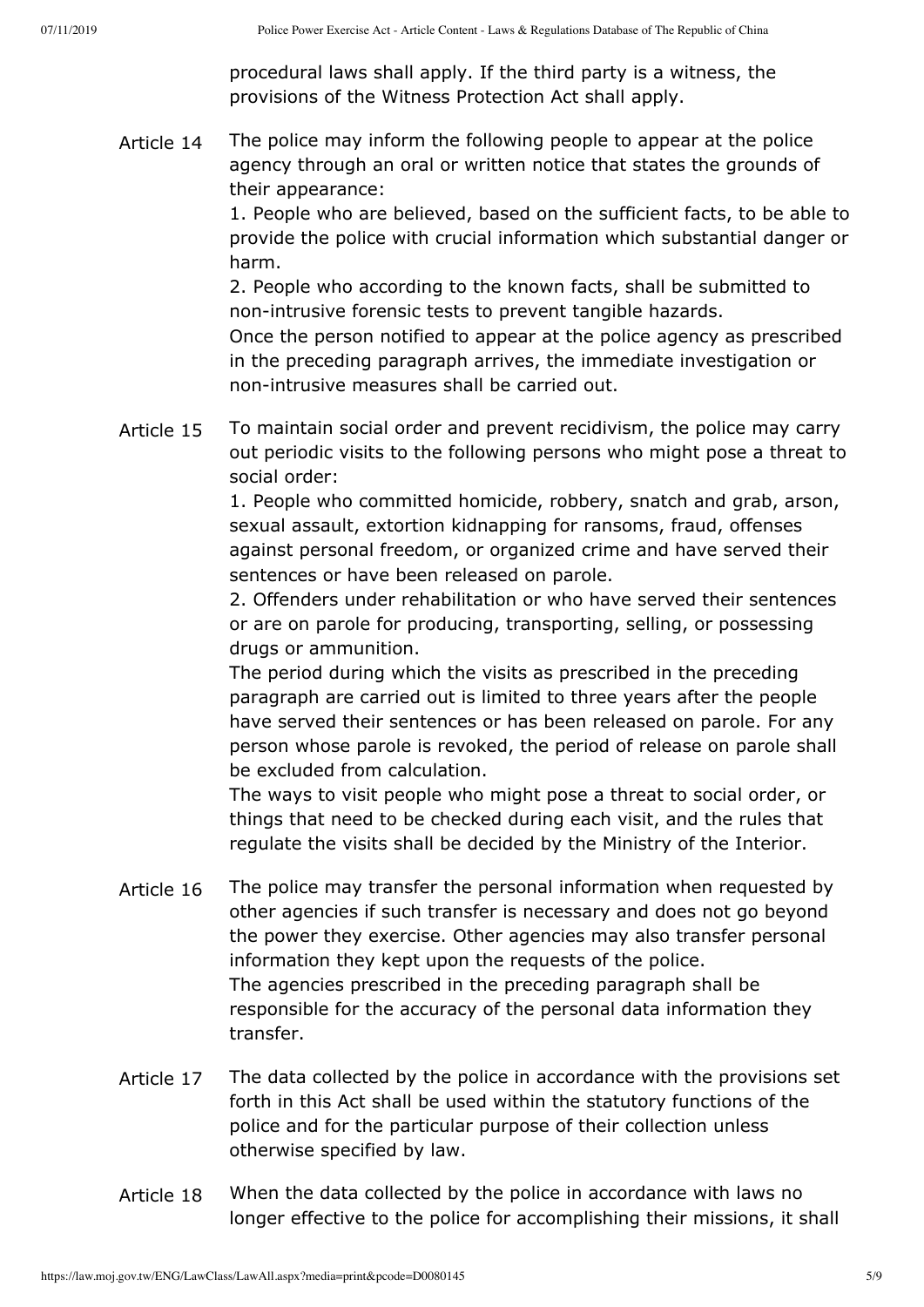be nullified or destroyed unless the nullification or destruction of the data will endanger the protection worthy interests of the collection target.

Data that shall be nullified or destroyed shall not be transferred or be used in ways that are disadvantageous to the collection target. Collected data shall be nullified or destroyed within five years after it has been created, unless otherwise specified by the law.

#### **Chapter 3 Real-time Compulsion**

Article 19 The police may bring a person under control if he/she meets the following conditions:

> 1. Being insane or drunk to the degree that makes restraint necessary in order to avert a situation that may endanger his/her life or prevent danger to the life or health of another person.

2. Attempting to commit suicide in which a fatality cannot be averted without restraint.

3. Being engaged in violent acts or fighting, that will result in injury without restraint.

4. Other rescues that can't be done or other risks that can't be prevented if no restraint is imposed.

The police shall also immediately and adequately notify his family or other related people or suitable institutions or personnel of their release or release the controlled persons into their protection. When implementing the police place a person under control in accordance with the provision prescribed in paragraph 1, they may search the body and the belongings of the person.

Article 20 The police , when necessary, may use police handcuffs or other approved physical restraining devices on people detained or placed under control in accordance with law under any of the following circumstances:

1. They resist detention or control measures.

2. They attack the police or other people, destroy the belongings of the enforcers or other people, or are at risk of launching attacks or causing damage.

3. They attempt to commit suicide or hurt themselves, or are likely to commit suicide or hurt themselves.

When the police verify people's identity or make inquiries, they shall not make people give statements in accordance with provisions that regulate control.

- Article 21 For the need to prevent danger and harm, the police may seize military weapons, lethal weapons or other dangerous objects.
- Article 22 The police shall issue a list of objects seized in accordance with law stateing the time, place of the seizure, names of the objects seized, other necessary items, and the name of the owner, possessor, or custodian who hands over the objects. When the list cannot be issued,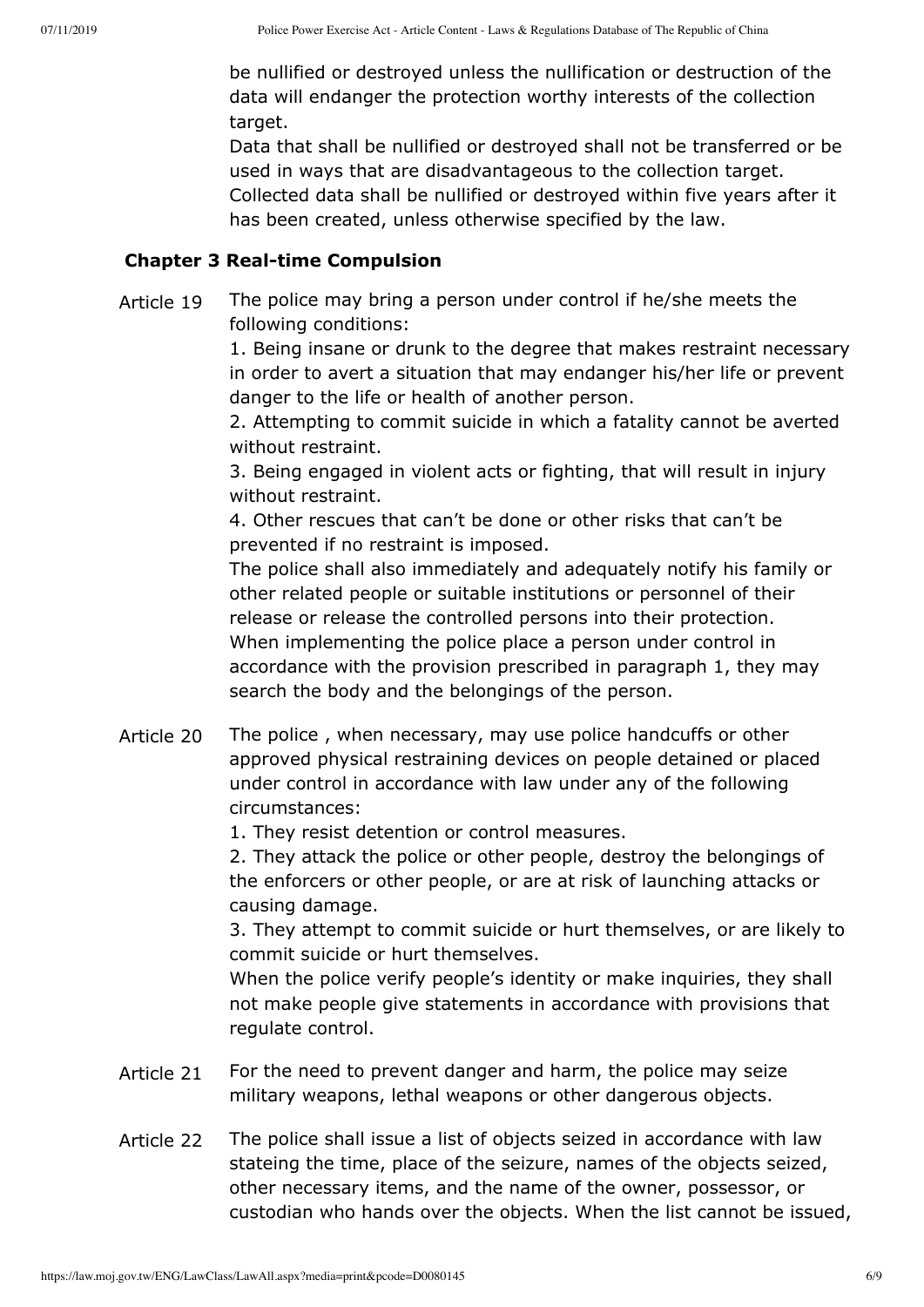given the circumstances, the grounds shall be given and placed on record and attached.

Objects that are seized in accordance with law shall be sealed or labeled to ensure proper custody. When the nature of the objects makes them unsuitable to be kept by the police, other authorities or individuals may be commissioned to keep them and the owner, possessor, or custodian of the objects shall be notified. When it is necessary, the keeper may be the relevant party who can dispose. Except for those that shall be forfeited, destroyed, or sold for a payment to be returned, the objects prescribed in the preceding paragraph shall not be seized for more than 30 days. If the ground for the seizure persists, the duration of seizure may be extended but the extension shall not exceed two months.

Article 23 Seized objects with one of the following conditions may be sold: 1. They are likely to rot or their value is likely to depreciate significantly.

> 2. They are too expensive or difficult to be kept, cared for, or possessed.

3. They have been seized for over six months, cannot be returned to their original owners, possessor or custodians and no longer under the condition that makes their being placed under custody necessary. 4. The original owners, possessors or custodians do not claim their objects by the given deadline upon the notification that clearly

indicates that the objects will be sold if they are not claimed within three months after the notification.

Before the objects set forth in the preceding paragraph are sold, their original owners, possessors or custodians shall be notified of the procedures, time and place of the sale unless it is an emergency. The sale of objects shall be done openly. Objects determined to be difficult to be sold because of their nature or that the cost of the sale will exceed the income from the sale shall be disposed in a private and arbitrary manner. The objects set forth in subparagraphs 3 and 4 of paragraph 1 that are not sold within six months shall belong to their respective governments and shall be used by the community. The original owners, possessors or custodians of objects under subparagraph 4 of paragraph 1 shall be notified how the objects are disposed.

The seized objects that cannot be sold because of decomposition or decay, among other reasons, may be destroyed.

The notification provisions prescribed in paragraph 2 shall apply to the preceding paragraph.

Article 24 When it is no longer necessary to keep the seized objects, they shall be returned to their original owners, possessors, or custodians. When their original owners, possessors, or custodians are unknown, they may be returned to people proven to have the right to the said objects.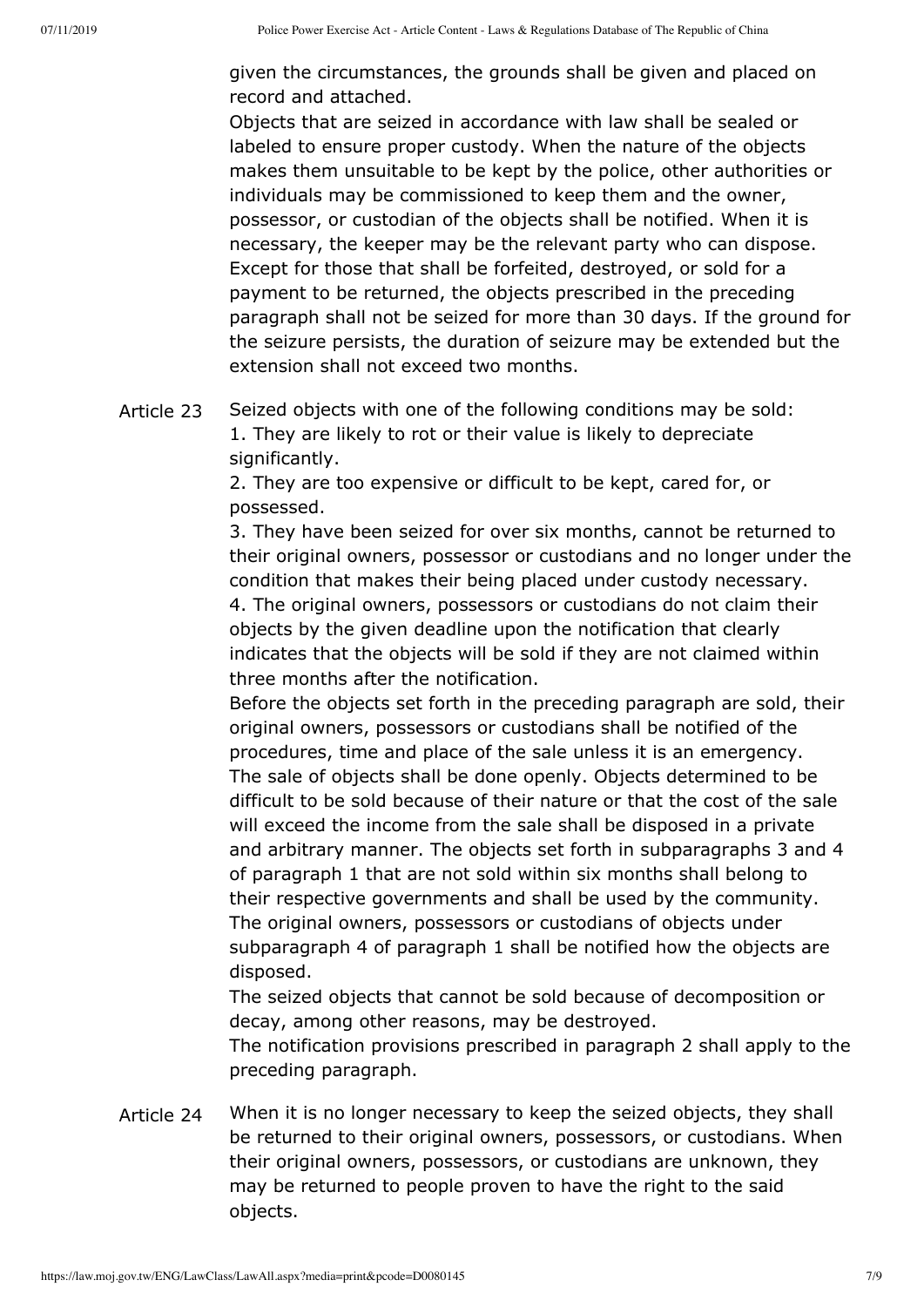The cost of seizure and custody fees shall be borne by the original owners, possessors, or custodians. Upon the return of the seized objects, the costs of seizure and custody may be collected. After the objects are sold, the income shall be given to the people prescribed in paragraph 1 after the costs of seizure, custody, sale, and other necessary expenses are deducted. When the people prescribed in paragraph 1 are unknown and no one applies for transfer of the money after the announcement has been posted for one year, the money shall go to the treasury of the governments at the respective level.

- Article 25 To provide safeguards, the police may as a final resort use, dispose, or restrict the use of the lands, residences, buildings, or belongings of the people in cases of natural disasters, accidents, or a situation in which traffic or public safety is endangered.
- Article 26 The police may as a final resort enter residences, buildings, or other places in order to protect or rescue people in imminent danger to personal life, physical safety or property loss.
- Article 27 To prevent danger or harm, the police may temporarily repel or prohibit access of people or vehicles that pose obstruction while exercising their powers.
- Article 28 To prevent or eliminate on-going acts or situations that may endanger public safety, public order or personal life, health, freedom, reputation, or property, the police may exercise the power stipulated in this Act or take other necessary measures. The powers exercised or measures taken in accordance with the provisions prescribed in the preceding paragraph by the police shall be limited to the endangerment that other authorities are unable to or cannot stop or remove in time.

## **Chapter 4 Relief**

Article 29 Obligors or interested parties may state reasons on site to express their objections when the police are exercising their powers in accordance with this Act with regard to how the powers thereof are exercised, the procedures that shall be followed, or other conditions. When the objections prescribed in the preceding paragraph are believed by the police to be justifiable, the police shall discontinue or correct the exercise immediately. When they are believed to be unjustifiable, the police may continue their exercise. Upon requests from the obligors or interested parties, the police shall place the reasons for the objections on record and provide the record. When the rights of obligors or interested parties are undermined as a result of illegal or inappropriate exercise of powers by the police, they may file an administrative petition or administrative lawsuit.